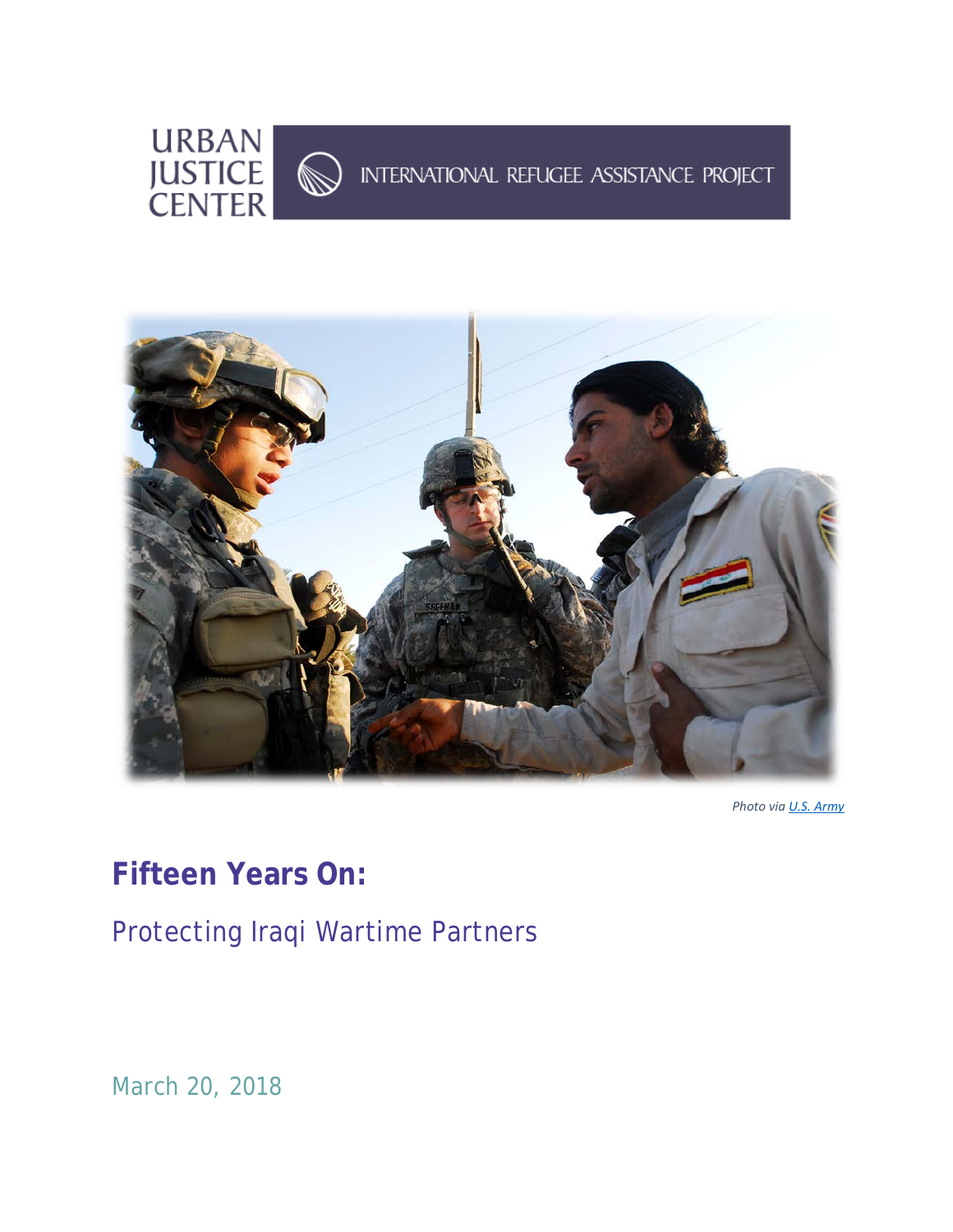

# **Contents**

| $\Pi$ . |             |                                                              |
|---------|-------------|--------------------------------------------------------------|
|         |             |                                                              |
|         | A.          |                                                              |
|         | В.          |                                                              |
|         | $C_{\cdot}$ | The Effect of Executive Actions on Iraqi Wartime Partners  8 |
|         | D.          |                                                              |
| IV.     |             |                                                              |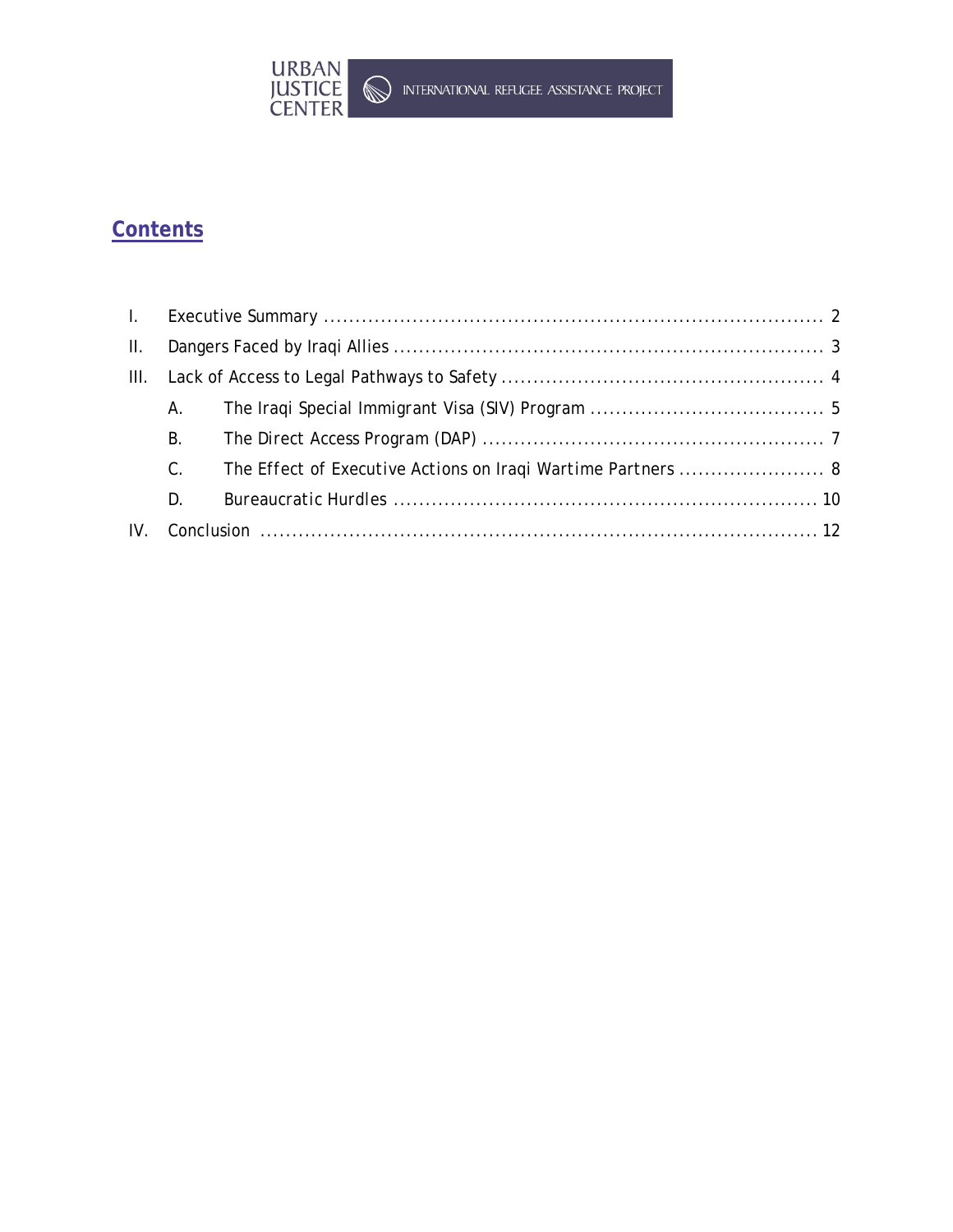# **I. Executive Summary**

On March 20, 2003, American troops invaded Iraq. Today, fifteen years later, the conflict in Iraq has faded from the headlines: Iraq declared the defeat of ISIS complete in 20[1](#page-2-0)7, $<sup>1</sup>$  levels</sup> of U.S. military personnel in Iraq are gradually declining,<sup>[2](#page-2-1)</sup> and the U.S. mission in Iraq no longer faces the same public scrutiny. However, thousands of local partners, who were essential to the U.S. mission, remain in danger in Iraq.

Thousands of Iraqis worked with U.S. forces, diplomats, contractors, and other government personnel to assist the U.S. mission in Iraq. Many were killed, abducted, tortured, or threatened as a result. In response to passionate advocacy from veterans, diplomats, and other Americans who relied on local allies to advance their work in Iraq, Congress acted to provide Iraqi wartime partners, in danger for their work with the United States, with two different pathways to safety: the Iraqi Special Immigrant Visa (SIV) program and the Iraqi Direct Access Program (DAP). Fifteen years after the U.S. invasion, however, neither pathway offers a meaningful avenue to escape danger in Iraq.

This report outlines the threats faced by Iraqi wartime partners of the United States, the legal pathways established by the U.S. Congress to address the situation, and the reasons why these programs fail to offer meaningful protection to Iraqi partners.

This report recommends that:

- The Department of State and its implementing partners should ensure that applications for the now expired Iraqi SIV program are rapidly assessed, as each one of them has been pending since at least September 30, 2014;
- Congress should reallocate the remaining visas that were previously authorized to the Iraqi SIV program to the smaller Afghan/Iraqi SIV program,<sup>[3](#page-2-2)</sup> which only provides 50 visas per year, to facilitate a pathway to safety for exceptionally qualified Afghans and Iraqis;
- The Administration should take urgent steps to facilitate the admission of Iraqi wartime partners through the increasingly backlogged Direct Access Program (DAP), including conducting regular circuit rides to the U.S. Embassy in Baghdad and allocating resources to facilitate security checks;

<span id="page-2-0"></span> $\overline{a}$ <sup>1</sup> BBC News, Iraq Declares War with Islamic State is Over, Dec. 9, 2017, http://www.bbc.com/news/world-middle-east-42291985.

<span id="page-2-2"></span><span id="page-2-1"></span> $\frac{2}{2}$  Jim Garamone, "Pentagon Announces Troop Levels in Iraq, Syria," U.S. Department of Defense, Dec. 6, 2017, https://www.defense.gov/News/Article/Article/1390079/pentagon-announces-troop-levels-in-iraq-syria/.  $\frac{3}{3}$ U.S. Department of State, "Special Immigrant Visas (SIVs) for Iraqi and Afghan Translators/Interpreters", [https://travel.state.gov/content/travel/en/us-visas/immigrate/siv-iraqi-afghan-translators-interpreters.html.](https://travel.state.gov/content/travel/en/us-visas/immigrate/siv-iraqi-afghan-translators-interpreters.html)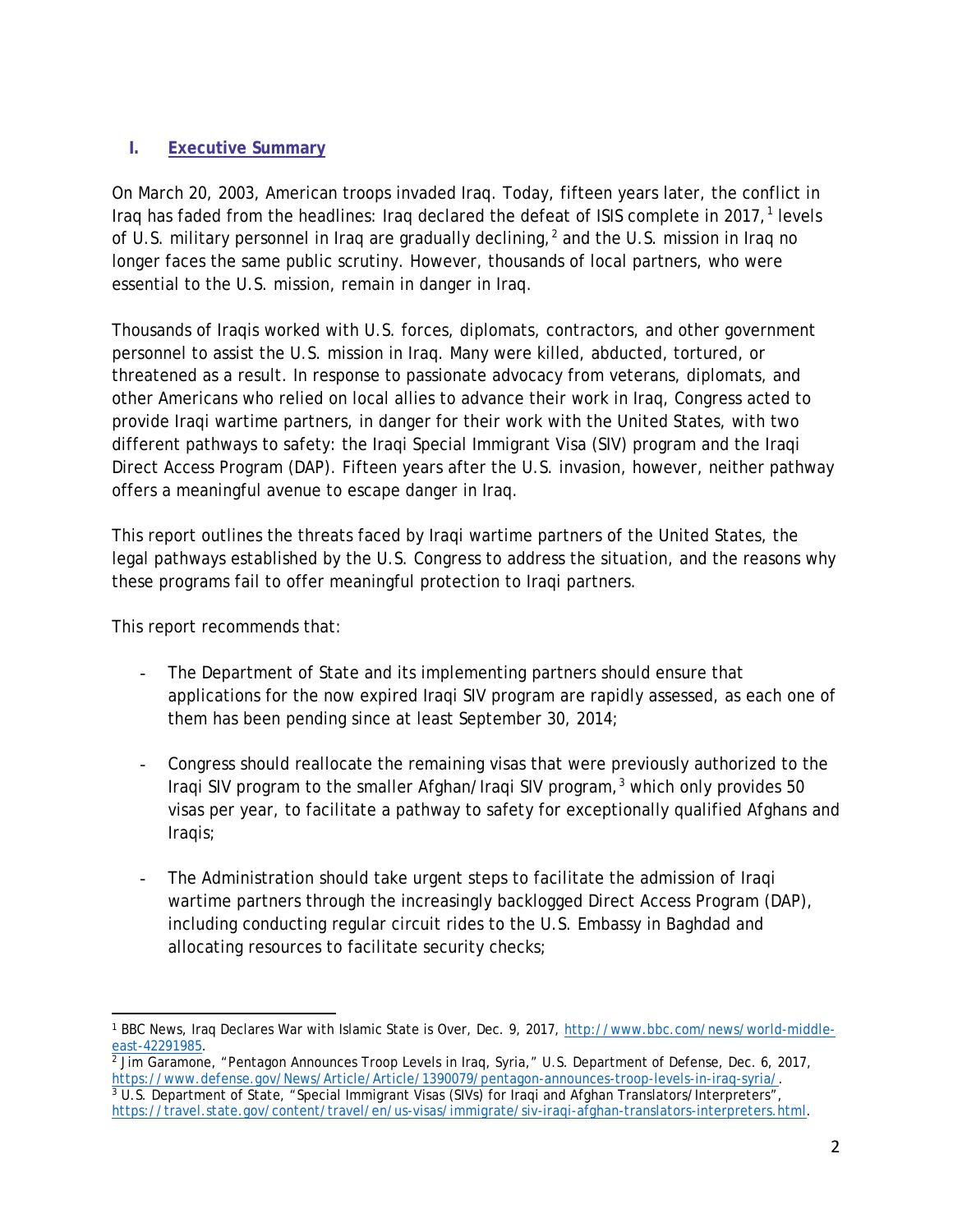- The Administration should immediately accelerate and increase refugee admissions and consider Iraqi wartime partners' need for resettlement in the annual ceiling for refugee admissions; and
- The Department of State should ensure that applicants are able to complete their applications to the DAP by:
	- o Ensuring that applicants are not asked for duplicative documents;
	- o Informing applicants when documents are still outstanding and applications are incomplete with enough specificity to allow an applicant to provide any missing information; and
	- o Considering applications holistically when human resources verification letters are unavailable because the applicants' employer no longer exists, and ensuring that applicants' U.S. supervisors are contacted before individual cases are closed.

# **II. Dangers Faced by Iraqi Allies**

Hundreds of Iraqis who worked for the U.S. government were killed, wounded, abducted, or threatened because of their work. An internal document from a military contractor obtained by journalists showed 667 casualties—from serious injuries to assassinations—among Iraqi employees for just that contractor through 2008.<sup>[4](#page-3-0)</sup>

As just one example, Captain Allen Vaught (Ret.) of the U.S. Army Reserves reported that his unit's work relied on translators who worked "[f]or as little as \$5 a week, and with no weapons or body armor," and who "served loyally as though they were U.S. soldiers."<sup>[5](#page-3-1)</sup> Regrettably, two of Captain Vaught's five translators were assassinated by militias who opposed the U.S. mission in Iraq.

These stories are all too common: because members of the Aeisa family served the U.S. mission, "the brother was kidnapped and tortured, and the children were bullied in the schoolyard, accused of being spies even by the principal."<sup>[6](#page-3-2)</sup> Othman, a translator, went on

<span id="page-3-1"></span>[https://www.usatoday.com/story/opinion/2017/01/31/trump-ban-iraq-muslim-translators-column/97250702/.](https://www.usatoday.com/story/opinion/2017/01/31/trump-ban-iraq-muslim-translators-column/97250702/) See also: Fox4News, "Dallas Army Vet Fights to Bring Iraqi Translator to U.S.," Dec. 9, 2016,

<http://www.fox4news.com/news/dallas-army-vet-fights-to-bring-iraqi-translator-to-us> ("I mean, one was burned alive," he explained. "Another was hung from a light post — the electrical lines.").

<span id="page-3-2"></span><sup>6</sup> Tim Arango, "Visa Delays Put Iraqis Who Aided U.S. in Fear," N.Y. Times, July 12, 2011, [http://www.nytimes.com/2011/07/13/world/middleeast/13baghdad.html.](http://www.nytimes.com/2011/07/13/world/middleeast/13baghdad.html)

<span id="page-3-0"></span> $\overline{a}$ <sup>4</sup> T. Christian Miller, "Chart: Iraqi Translators, a Casualty List," ProPublica, Dec. 18, 2009, [https://www.propublica.org/article/chart-iraqi-translators-a-casualty-list.](https://www.propublica.org/article/chart-iraqi-translators-a-casualty-list) 5 Allen Vaught, "Refugee Ban Trapped My Iraqi Translator: Veteran," Jan. 31, 2017,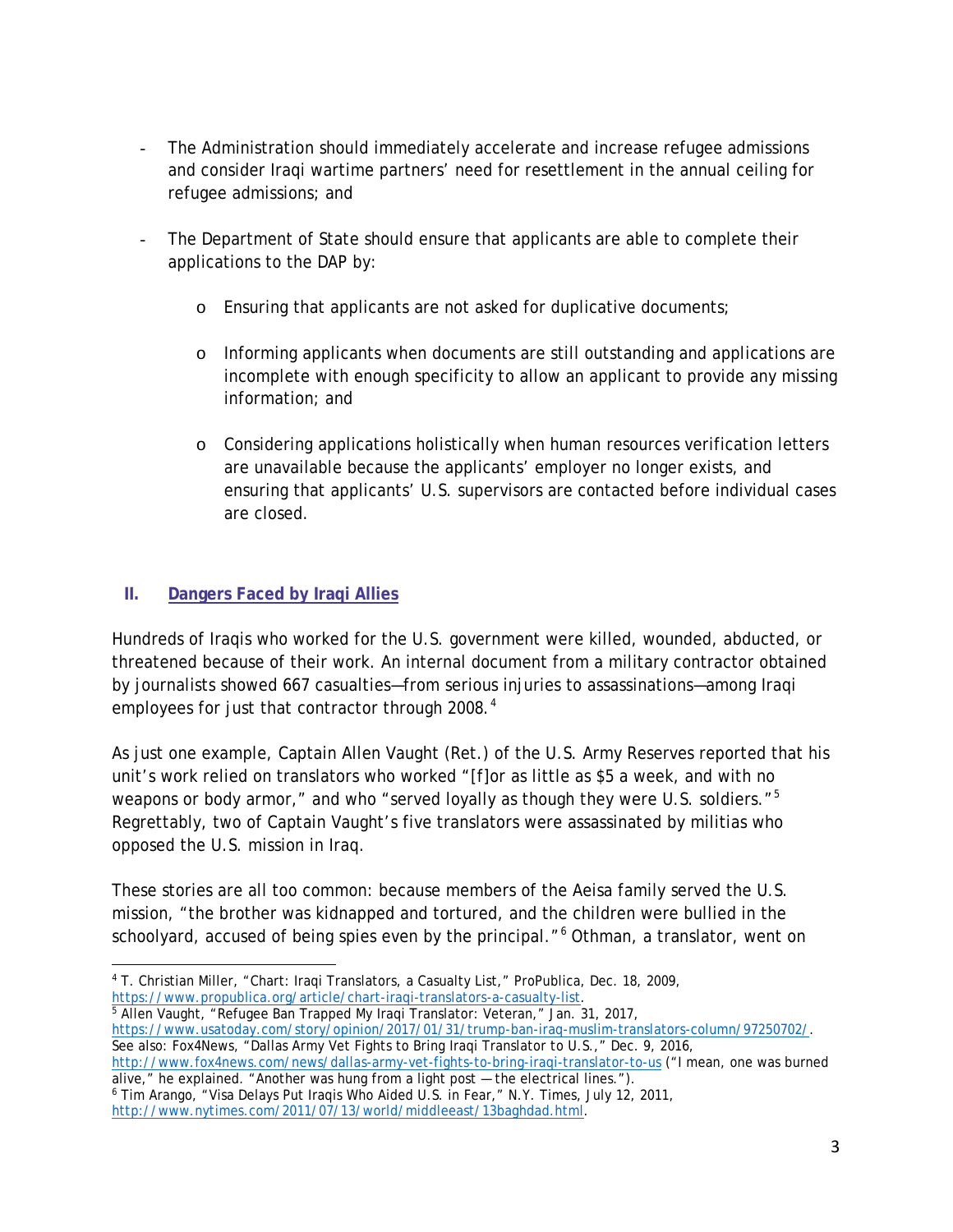missions with U.S. troops and survived bombings and ambushes, but also faced additional danger outside of work. He received a letter containing death threats and had a mysterious man follow him when he left work. Even after leaving his job for fear for his safety, he continued to face serious threats.[7](#page-4-0)

In addition to the threats faced by individuals, attacks on U.S.-affiliated Iraqis also impeded the work of U.S. government offices work in Iraq. A memorandum from Embassy Baghdad to then-Secretary of State Condoleezza Rice reported that:

. . . insurgents' intimidation campaign has touched our LES [locally engaged staff] personally: two of our LES employees have been gunned down in execution-style murders, and two others barely escaped a similar fate in August. Our LES employees live in fear of being identified with the Embassy of the U.S. . . .

For the first half of 2005 ten of 14 [resignations] were due to security concerns. Of 58 job offers, thirteen employees did not show up for work or resigned within 30 days. The reality is that the embassy can offer them little protection outside the International Zone (IZ) and is not in a position to grant their repeated requests to house them and their families within the IZ. $8$ 

The danger faced by Iraqi wartime partners led U.S. military leaders and other government offices to express their strong support for efforts to protect these crucial allies.<sup>[9](#page-4-2)</sup> In the words of Gen. David Petraeus (Ret.): "There is an implicit moral obligation to those who share risk. It's very important for the future as well."<sup>[10](#page-4-3)</sup> In other words, it is crucial to protect those who serve alongside U.S. Government personnel not only because of their invaluable service, but also because the United States needs to maintain its reputation as a loyal and trustworthy partner in future conflicts.

### **III. Lack of Access to Legal Pathways to Safety**

In response to advocacy from U.S. diplomats and military leaders, Congress enacted the Refugee Crisis in Iraq Act (RCIA) in 2008. The RCIA created two programs to benefit Iraqi

<span id="page-4-0"></span> $\overline{a}$ <sup>7</sup> Diane Smith, "This Iraqi Interpreter, Called A Traitor At Home, Finds Peace In Texas," Task and Purpose, July 14, 2016, [https://taskandpurpose.com/iraqi-interpreter-called-traitor-home-finds-peace-texas/.](https://taskandpurpose.com/iraqi-interpreter-called-traitor-home-finds-peace-texas/)

<span id="page-4-1"></span><sup>&</sup>lt;sup>8</sup> Al Kamen, "LES Means More," Washington Post, Nov. 9, 2005, http://www.washingtonpost.com/wp-<br>dyn/content/article/2005/11/08/AR2005110801504.html.

<span id="page-4-2"></span><sup>&</sup>lt;sup>9</sup> CBS News, "The List: A Mission to Save Iraqi Lives," May 16, 2008, [https://www.cbsnews.com/news/the-list-a](https://www.cbsnews.com/news/the-list-a-mission-to-save-iraqi-lives/)[mission-to-save-iraqi-lives/.](https://www.cbsnews.com/news/the-list-a-mission-to-save-iraqi-lives/)<br><sup>10</sup> Morgan Chalfant, "Petraeus: 'Moral Obligation' to Allow Iraqi, Afghan Translators into U.S.," Free Beacon, Feb.

<span id="page-4-3"></span><sup>4, 2017,</sup> [http://freebeacon.com/national-security/petraeus-moral-obligation-allow-iraqi-afghan-translators-u-s/.](http://freebeacon.com/national-security/petraeus-moral-obligation-allow-iraqi-afghan-translators-u-s/)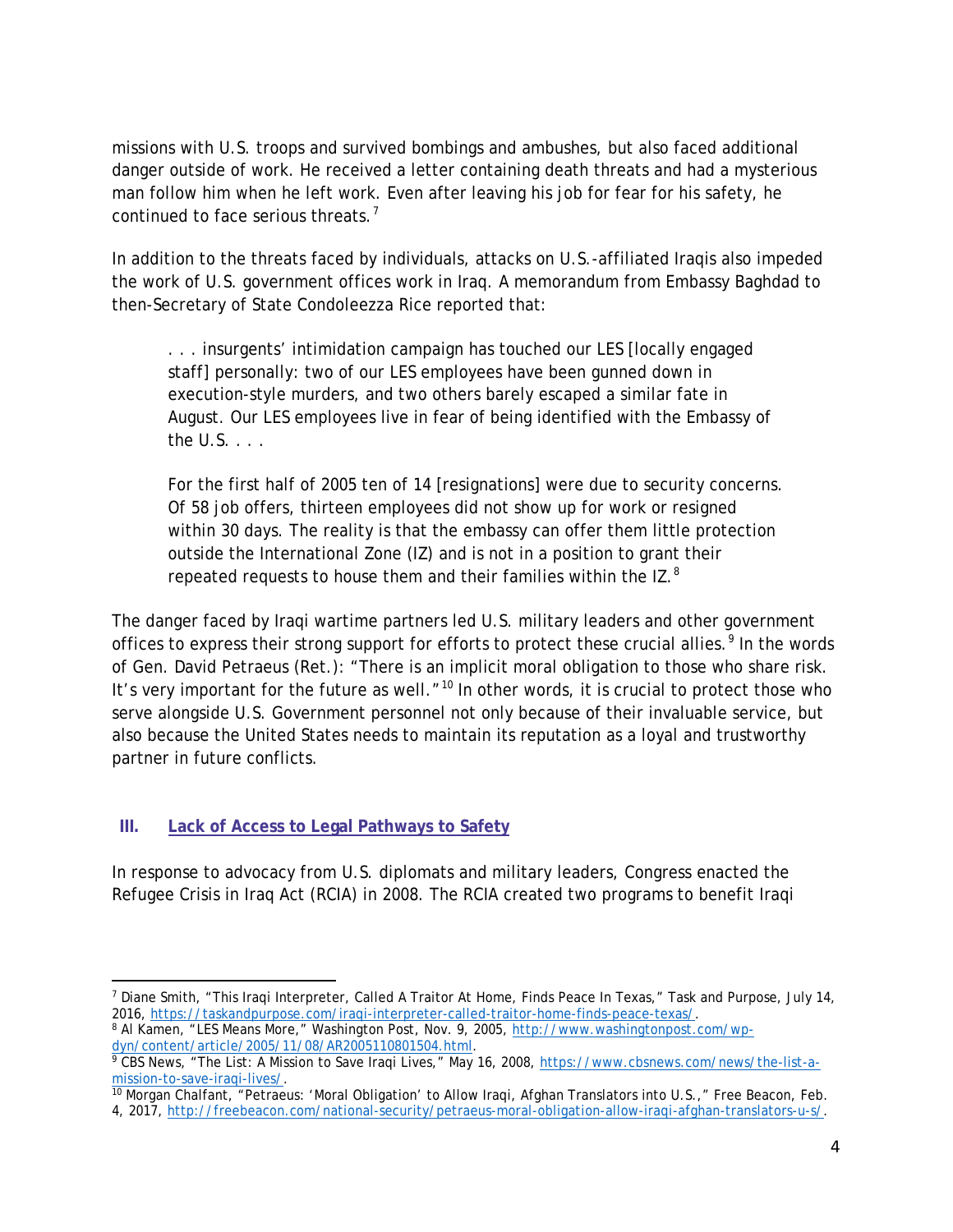wartime partners who came under threat because of their service to the U.S. mission<sup>[11](#page-5-0)</sup>: the Iraqi Special Immigrant Visa (SIV) program<sup>[12](#page-5-1)</sup> and the Direct Access Program (DAP) for U.S.-Affiliated Iraqis.<sup>[13](#page-5-2)</sup> Both were intended to provide a safe and legal pathway for wartime partners to escape threats against themselves and their families. The Iraqi SIV program benefitted those who worked for the U.S. government or contractors, and DAP covered, in addition to those workers, broader classes of family members and those employed by U.S.- based media or NGOs.<sup>[14](#page-5-3)</sup>

As Congress discussed the need to protect Iraqi partners, then-Congressman Mike Pence urged his colleagues to take urgent action: "I think there is nothing more important than the United States of America saying to people in Iraq or anywhere in the world, if you stand by us, we will stand by you."<sup>[15](#page-5-4)</sup> Yet, fifteen years after Iraqis first began risking their lives to partner with U.S. troops, neither the Iraqi SIV program nor DAP offer our stranded Iraqi partners an effective path to safety.

# **A. The Iraqi Special Immigrant Visa (SIV) Program**

On September 30, 2014, the Iraqi SIV program closed to new applicants; only those who applied prior to that date are able to continue their applications.<sup>[16](#page-5-5)</sup> As of September 30, 2017, the most recent date for which data is available at the time of this report, there were at least 160 Iraqi SIV cases still pending.<sup>[17](#page-5-6)</sup> However, even when subtracting these 160 cases from the contingent of visas authorized by Congress for issuance to Iraqi SIV applicants, more than 400 visas remain that will go unused because the program is no longer accepting new applications.

Even when the Iraqi SIV program was accepting new applications, the program was plagued by long delays and bureaucratic red tape, much like the current Afghan SIV program:<sup>[18](#page-5-7)</sup>

<span id="page-5-0"></span> $\overline{a}$ <sup>11</sup> Congress also created the Afghan SIV Program and a smaller, permanent program that provides 50 visas per year to benefit either Afghans or Iraqis with recommendations from a general or flag officer. P.L. 109-163, Section 1059, P.L. 111-8, Section 602.

<span id="page-5-1"></span><sup>12</sup> National Defense Authorization Act of 2009, P.L. 110-81, Section 1244.

<span id="page-5-2"></span><sup>13</sup> Id. at Section 1243.

<sup>&</sup>lt;sup>14</sup> National Defense Authorization Act of 2009, P.L. 110-81, Sections 1243 and 1244.

<span id="page-5-4"></span><span id="page-5-3"></span><sup>15</sup> Hearing, Subcommittee on the Middle East and South Asia, House Committee on Foreign Affairs, "Iraqi Volunteers, Iraqi Refugees: What Is America's Obligation?" Mar. 26, 2007, 110–46,

<span id="page-5-5"></span> $\frac{16}{16}$  U.S. Department of State, "Special Immigrant Visas for Iraqis - Who Were Employed by/on Behalf of the U.S. Government," [https://travel.state.gov/content/travel/en/us-visas/immigrate/special-immg-visas-iraqis](https://travel.state.gov/content/travel/en/us-visas/immigrate/special-immg-visas-iraqis-employed-us-gov.html)[employed-us-gov.html](https://travel.state.gov/content/travel/en/us-visas/immigrate/special-immg-visas-iraqis-employed-us-gov.html) ("The deadline to apply for COM approval was September 30, 2014. Applications submitted after this date cannot be accepted or processed.").

<span id="page-5-6"></span><sup>17</sup> Joint Department of State/Department of Homeland Security Report: Status of the Iraqi Special Immigrant Visa Program, October 2017, https://travel.state.gov/content/dam/visas/SIVs/Report\_of\_the\_Iraqi\_SIV\_Program-October\_2017.pdf.

<span id="page-5-7"></span><sup>&</sup>lt;sup>[18](https://travel.state.gov/content/dam/visas/SIVs/Report_of_the_Iraqi_SIV_Program-October_2017.pdf)</sup> International Refugee Assistance Project, "A Question of Honor: The Ongoing Importance of the Afghan Special Immigrant visa Program," March 2017, [https://refugeerights.org/wp-content/uploads/2016/03/A-Question-of-](https://refugeerights.org/wp-content/uploads/2016/03/A-Question-of-Honor-The-Ongoing-Importance-of-the-Afghan-SIV-Program.pdf)[Honor-The-Ongoing-Importance-of-the-Afghan-SIV-Program.pdf](https://refugeerights.org/wp-content/uploads/2016/03/A-Question-of-Honor-The-Ongoing-Importance-of-the-Afghan-SIV-Program.pdf)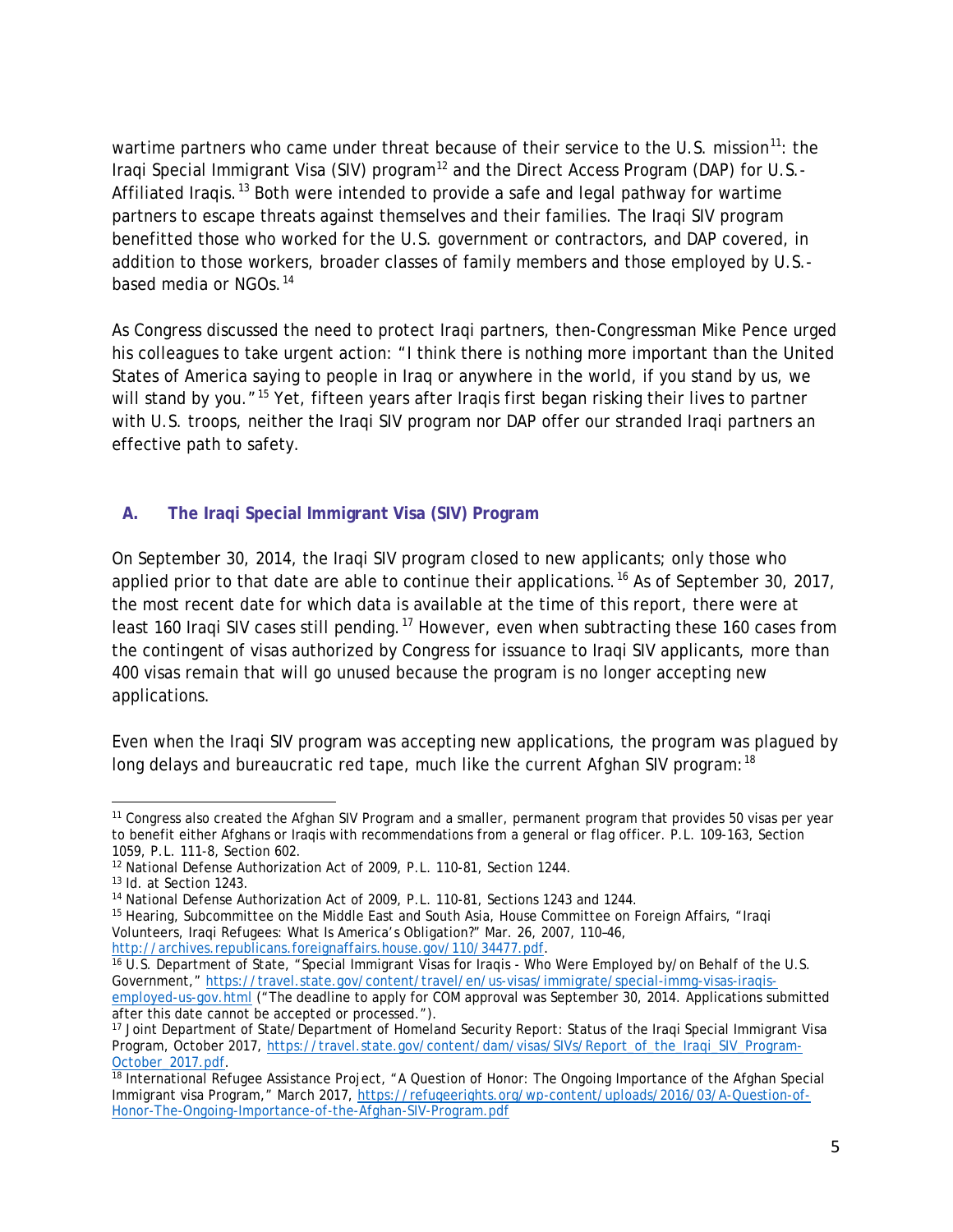Embassy staff mistranslated names out of Arabic or used different transliterations on different forms. Staff confused applicants with people carrying similar names. Reviewers had even shoved aside pages-long applications because they preferred the blank spaces in the form to be filled with "None," "N/A," or just left blank. . . . [T]here was no standard request  $-$ different reviewers had requested different responses.<sup>[19](#page-6-0)</sup>

Congress intervened, requiring that SIV applications be "processed so that all steps under the control of the respective departments incidental to the issuance of [SIVs], including required screenings and background checks, should be completed not later than 9 months after the date on which an eligible alien submits all required materials to complete an application for such visa."<sup>[20](#page-6-1)</sup>

A group of Afghan and Iraqi SIV applicants each waited for more than three years from the time that they applied without receiving a final response regarding their SIV application; three had waited for more than five years.<sup>[21](#page-6-2)</sup> Only after IRAP brought a lawsuit in U.S. federal court did these allies receive a response to their applications.<sup>[22](#page-6-3)</sup> Note that the 160 outstanding Iraqi SIV applications have all been pending for at least three years, as the deadline to apply was September 30, 2014.

Regardless of the severity of the delays, the Iraqi SIV program is no longer available to allies who began their service alongside U.S. government personnel after September 30, 2013. This excludes those who aided U.S. forces in the effort against ISIS and those who are currently serving alongside U.S. soldiers, diplomats, and aid workers.<sup>[23](#page-6-4)</sup> As mentioned above, more than 400 visas made available by Congress for issuance to Iraqi SIV applicants will go unused, unless they are allocated elsewhere.

### **Recommendations:**

The Department of State and its implementing partners should ensure that Iraqi Special Immigrant Visa (SIV) applications are rapidly assessed, as each one of them has been pending since at least September 30, 2014;

<span id="page-6-0"></span> $\overline{a}$ <sup>19</sup> Eline Gordts, "America's Afghan And Iragi Interpreters Risk Lives But Wait Years In Danger For Visas," Huffington Post, June 23, 2013, [https://www.huffingtonpost.com/2013/06/23/afghan-iraq-interpreters-siv\\_n\\_3481555.html.](https://www.huffingtonpost.com/2013/06/23/afghan-iraq-interpreters-siv_n_3481555.html) <sup>20</sup> National Defense Authorization Act for Fiscal Year 2014, P.L. 113-66, Section 1218.

<span id="page-6-2"></span><span id="page-6-1"></span><sup>&</sup>lt;sup>21</sup> Complaint at para. 179, Nine Iraqi Allies Under Serious Threat Because of Their Faithful Serv. to the United States v. Kerry, 168 F. Supp. 3d 268, 274 (D.D.C. 2016).

<span id="page-6-3"></span><sup>22</sup> International Refugee Assistance Project, Press Release: U.S. Government Agrees to Act on Cases of Iraqi and Afghan Allies Suing Over Failure to Act on Visa Applications, Mar. 21, 2016, [https://refugeerights.org/press](https://refugeerights.org/press-release-u-s-government-agrees-to-act-on-cases-of-iraqi-and-afghan-allies-suing-over-failure-to-act-on-visa-applications/)[release-u-s-government-agrees-to-act-on-cases-of-iraqi-and-afghan-allies-suing-over-failure-to-act-on-visa-](https://refugeerights.org/press-release-u-s-government-agrees-to-act-on-cases-of-iraqi-and-afghan-allies-suing-over-failure-to-act-on-visa-applications/)

<span id="page-6-4"></span><sup>&</sup>lt;u>applications/</u>.<br><sup>[23](https://refugeerights.org/press-release-u-s-government-agrees-to-act-on-cases-of-iraqi-and-afghan-allies-suing-over-failure-to-act-on-visa-applications/)</sup> The deadline to apply to the program was September 30, 2014, but applicants had to have completed at least one year of service by that deadline. Thus, anyone who began work after September 30, 2013, was unable to access the Iraqi SIV program.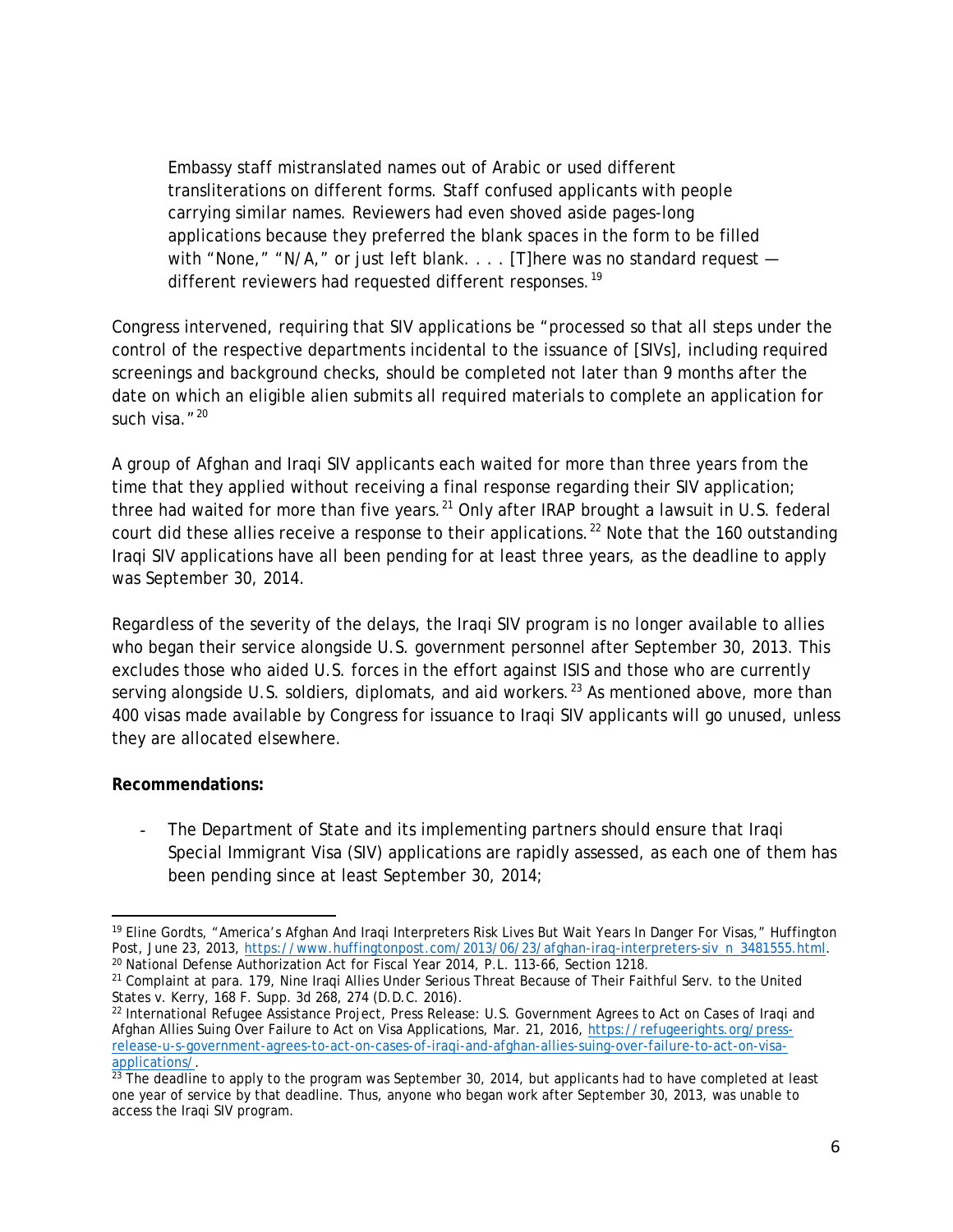Congress should reallocate the remaining visas that were previously authorized to the Iraqi SIV program to the smaller Afghan/Iraqi SIV program, which only provides 50 visas per year, to facilitate a pathway to safety for exceptionally qualified Afghans and Iraqis.

# **B. The Direct Access Program (DAP)**

The Direct Access Program (DAP) for U.S. affiliated Iraqis is still open to new applicants. Rather than needing an individual referral to the United States Refugee Admissions Program (USRAP) from UNHCR, individuals who can demonstrate their U.S. affiliation can directly request consideration for refugee resettlement to the United States. These individuals receive the same U.S. government security screening as other refugees. However, submitting a DAP application in no way guarantees an individual's acceptance to the United States for refugee resettlement. And although DAP continues to accept new applications from Iraqi wartime partners, it too fails to provide access to safety because of extensive delays and prohibitions on refugee resettlement.

Between 2009 and 2014, 97,662 Iraqi refugees were resettled to the United States—including those referred as individuals from UNHCR and DAP applicants.<sup>[24](#page-7-0)</sup> In June 2014, as ISIS was rapidly gaining territory in Iraq, the U.S. Embassy evacuated all non-essential staff, including staff who would have conducted in-person interviews for the Direct Access Program. At that time, 38,000 Iraqis were waiting for interviews.<sup>[25](#page-7-1)</sup> U.S.-affiliated Iraqis were also directly threatened by ISIS and were applying to DAP at a rate of 2,000 per month, even as the process was suspended.<sup>[26](#page-7-2)</sup> By January 2017, the backlog had swelled to 58,000 applicants.<sup>[27](#page-7-3)</sup> According to IRAP's experience providing *pro bono* legal assistance and advice to thousands of DAP applicants, even individuals who applied prior to the Embassy shutdown in 2014 have faced delays of three or more years to obtain an interview.<sup>[28](#page-7-4)</sup>

<span id="page-7-0"></span> $\overline{a}$ <sup>24</sup> U.S. Department of State, Refugee Processing Center, Summary of Refugee Admissions as of 31 January 2018, [http://www.wrapsnet.org/admissions-and-arrivals/.](http://www.wrapsnet.org/admissions-and-arrivals/)

<span id="page-7-1"></span><sup>&</sup>lt;sup>25</sup> Miriam Jordan, "Iraqis Who Served U.S. Seek Visas . . . and Wait," Wall Street Journal, [https://www.wsj.com/articles/iraqis-who-served-u-s-seek-visas-and-wait-1417392618.](https://www.wsj.com/articles/iraqis-who-served-u-s-seek-visas-and-wait-1417392618)<br><sup>26</sup> Id

<span id="page-7-3"></span><span id="page-7-2"></span><sup>&</sup>lt;sup>27</sup> Reuters, "Trump Refugee Order Dashes Hopes of Iraqis Who Helped the U.S.," Jan. 28, 2017, http://fortune.com/2017/01/28/trump-refugees-iraqi-translators/.

<span id="page-7-4"></span> $\frac{1}{28}$  Johnnie Jindrich, "Soldier wants Iraqi interpreter who helped him to come live in the United States," WQAD, Sept. 26, 2016, [http://wqad.com/2016/09/26/american-soldier-on-a-quest-to-get-iraqi-interpreter-who-helped-u](http://wqad.com/2016/09/26/american-soldier-on-a-quest-to-get-iraqi-interpreter-who-helped-u-s-troops-to-the-united-states/)[s-troops-to-the-united-states/](http://wqad.com/2016/09/26/american-soldier-on-a-quest-to-get-iraqi-interpreter-who-helped-u-s-troops-to-the-united-states/) (describing an Iraqi military translator who applied to DAP in 2011 and was still pending in 2016).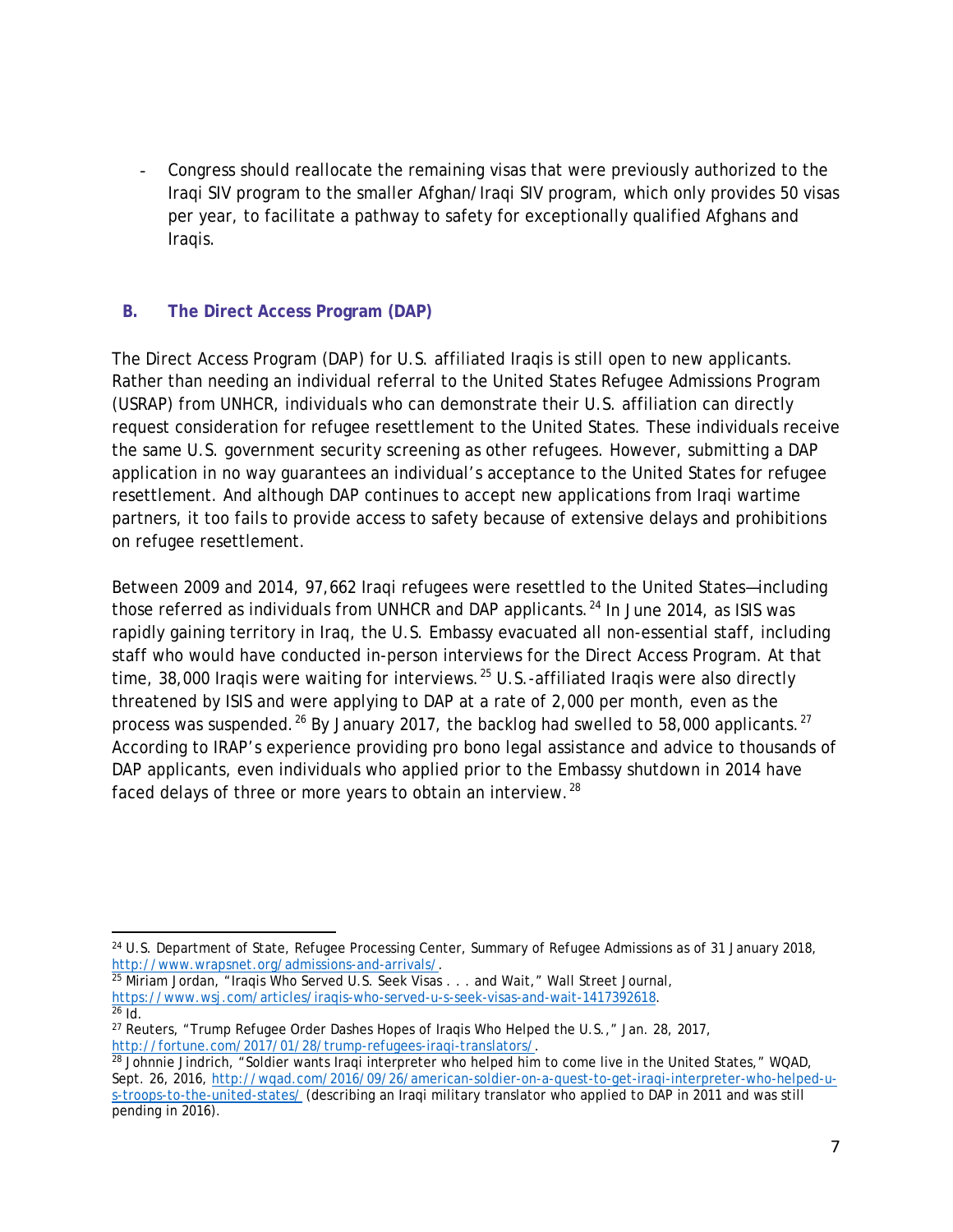# **C. The Effect of Executive Actions on Iraqi Wartime Partners**

The situation for Iraqi wartime partners grew even more dire with the executive actions taken by President Donald Trump. On January 27, 2017, President Trump signed Executive Order 13769, which barred travelers to the United States from seven countries, including Iraq, suspended refugee admissions to the United States for 120 days, and slashed the ceiling for refugee admissions to the United States from 110,000 to 50,000 refugees for fiscal year  $2017.<sup>29</sup>$  $2017.<sup>29</sup>$  $2017.<sup>29</sup>$ 

Iraqis who had been through years of processing, after years of loyal service to the U.S. mission, saw themselves banned from entry to the United States in an instant.<sup>[30](#page-8-1)</sup> Hameed Darweesh, who worked as a translator with U.S. forces for ten years, was already in flight when the Executive Order was signed, which immediately impacted his legal status while he was flying to New York's JFK Airport. Upon arrival, he was handcuffed, detained overnight, and scheduled for deportation to Iraq. Only after IRAP and legal partners filed a petition for emergency judicial review was he was released and admitted to the United States.<sup>[31](#page-8-2)</sup> Another Iraqi SIV recipient, Munther, and his family were removed from a flight to the United States after they had boarded the plane.  $32$ 

Reports suggested that the White House quickly requested a "list" of Iraqi partners who should be exempt from the Executive Order.<sup>[33](#page-8-4)</sup> Within a few days, the White House issued an exemption for all Iraqi SIV recipients, allowing SIV recipients to travel – however, maintaining the ban on Iraqi refugees, including those in the DAP.<sup>[34](#page-8-5)</sup>

Soon thereafter, questions arose about the Executive Order's impact on collaboration with Iraqi partners: Iraqi Prime Minister Haider al-Abadi immediately ordered that American contractors be banned from Iraq, and the status of training programs for Iraqi pilots, officers, and officials who come to the United States for training was thrown into question.<sup>[35](#page-8-6)</sup>

<sup>30</sup> Allen Vaught, "Refugee Ban Trapped My Iraqi Translator: Veteran," Jan. 31, 2017,

<span id="page-8-2"></span><span id="page-8-1"></span>[https://www.usatoday.com/story/opinion/2017/01/31/trump-ban-iraq-muslim-translators-column/97250702 /](https://www.usatoday.com/story/opinion/2017/01/31/trump-ban-iraq-muslim-translators-column/97250702%20/) (noting that Sam, an Iraqi translator, was banned from entry after completing years of processing). <sup>31</sup> Nicholas Kulish, "Iraqi Immigrant, Caught in a Trump Policy Tangle, Is Allowed to Stay," N.Y. Times, Jan. 28, 2017, [https://www.nytimes.com/2017/01/28/us/iraqi-immigrant-donald-trump-airport-detention.html.](https://www.nytimes.com/2017/01/28/us/iraqi-immigrant-donald-trump-airport-detention.html)<br><sup>32</sup> David Zucchino, "Visa Ban Amended to Allow Iraqi Interpreters into U.S.," N.Y. Times, Feb. 2, 2017,

<span id="page-8-4"></span><span id="page-8-3"></span>[https://www.nytimes.com/2017/02/02/world/middleeast/trump-visa-ban-iraq-interpreters.html.](https://www.nytimes.com/2017/02/02/world/middleeast/trump-visa-ban-iraq-interpreters.html)<br><sup>33</sup> Jeremy Herb, "Pentagon Recommending Exemptions to Immigration Ban for Iraqis Working with U.S. Forces,"<br>Politico, Jan. 30, 201 <sup>34</sup> David Zucchino, "Visa Ban Amended to Allow Iraqi Interpreters into U.S.," N.Y. Times, Feb. 2, 2017, https://www.nytimes.com/2017/02/02/world/middleeast/trump-visa-ban-iraq-interpreters.html.

<span id="page-8-0"></span> $\overline{a}$  $29$  Executive Order 13769, "Protecting the Nation from Foreign Terrorist Entry into the United States," January 27, 2017.

<span id="page-8-6"></span><span id="page-8-5"></span>[<sup>35</sup>](https://www.nytimes.com/2017/02/02/world/middleeast/trump-visa-ban-iraq-interpreters.html) Paul McLeary, Molly O'Toole, and Kavitha Surana, "Pentagon Scrambles to Make Exception for Iraqi Translators," Foreign Policy, Jan. 30, 2017, [http://foreignpolicy.com/2017/01/30/pentagon-scrambles-to-make-exception-for](http://foreignpolicy.com/2017/01/30/pentagon-scrambles-to-make-exception-for-iraqi-translators/)[iraqi-translators/.](http://foreignpolicy.com/2017/01/30/pentagon-scrambles-to-make-exception-for-iraqi-translators/)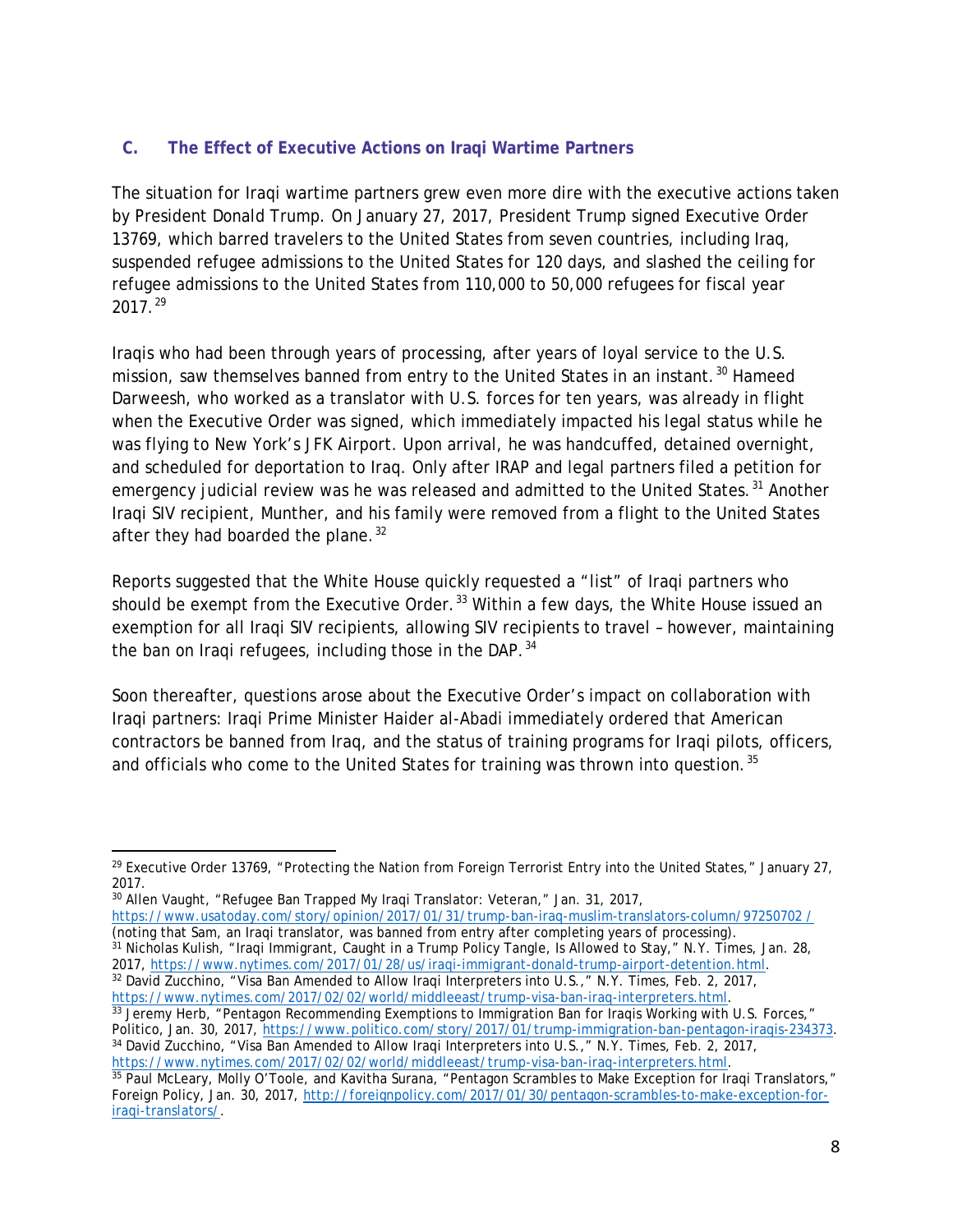After a flurry of legal challenges, including from IRAP, Executive Order 13769 was rescinded and replaced by Executive Order 13780. This order did not apply to Iraqi SIV applicants but again suspended refugee resettlement for an additional 120 days beginning March 16, 2017, and slashed refugee admissions to 50,000 for fiscal year 2017.

On October 24, 2017, on the day that refugee resettlement was supposed to resume, Executive Order 13815 was issued, suspending refugee resettlement from Iraq to the United States for at least an additional 90 days.<sup>[36](#page-9-0)</sup> Thus, subject to legal challenges and courtimposed injunctions, refugee resettlement from Iraq, including DAP, was suspended from January 27, 2017, to at least January 22, 2018, and possibly indefinitely. In the first and second quarter of the new fiscal year, no circuit rides to facilitate USCIS interviews with DAP applicants within Iraq were scheduled in Baghdad, further delaying the resettlement process. It remains unclear whether resettlement from Iraq has resumed.<sup>[37](#page-9-1)</sup> Additional security screening measures imposed on the U.S. refugee program are expected to severely curtail refugee resettlement from Irag for the foreseeable future.<sup>[38](#page-9-2)</sup>

Total Iraqi refugee and SIV admissions to the U.S. generally exceeded 10,000 per year since fiscal year 2008 through fiscal year 2016.<sup>[39](#page-9-3)</sup> Despite the White House and Pentagon's reported interest in ensuring that Iraqi partners can continue to travel to safety in the United States, only 96 Iraqis have been admitted to the United States as refugees in the first five months of fiscal year 2018, long after the initial 120-day travel ban expired. $40$ 

Current refugee admissions levels call for only 17,500 refugees to be admitted from the entire Middle East region in fiscal year 2018—fewer than the number of Iraqi refugees alone admitted in fiscal years 2009, 2010, 2012, 2013, and 2014. $41$  Yet the Administration is expected to fall far short of this number, given exceptionally low admissions early in the year and the imposition of additional security screening measures.<sup>[42](#page-9-6)</sup> Even if refugee admissions of Iraqi wartime allies were to drastically accelerate to 100 Iraqis per month, those applying to DAP today could expect to be resettled in more than 40 years.

<span id="page-9-0"></span> $\overline{a}$ <sup>36</sup> International Refugee Assistance Project, "The Evolution of the Muslim Ban - an Explainer," last updated Jan.<br>31, 2018, https://refugeerights.org/wp-content/uploads/2018/02/The-Muslim-Bans-An-Overview-1.pdf.

<span id="page-9-1"></span><sup>&</sup>lt;sup>37</sup> Any Iraqis who were admitted through DAP during this period were admitted either subject to a case-by-case waiver or pursuant to a court-imposed injunction.

<span id="page-9-2"></span><sup>38</sup> Laura Koran and Tal Kopan, "US increases vetting and resumes processing of refugees from 'high-risk' countries," CNN Jan. 29, 2018, [https://www.cnn.com/2018/01/29/politics/us-refugee-vetting-](https://www.cnn.com/2018/01/29/politics/us-refugee-vetting-measures/index.html)

[measures/index.html;](https://www.cnn.com/2018/01/29/politics/us-refugee-vetting-measures/index.html) Miriam Jordan, "New Scrutiny Coming for Refugees from 11 'High-Risk' Countries," New York Times, Jan. 29, 2018, https://www.nytimes.com/2018/01/29/us/muslim-refugees-trump.html.

<span id="page-9-3"></span><sup>&</sup>lt;sup>39</sup> U.S. Department of State, Refugee Processing Center, Cumulative Arrivals by State for Refugee and SIV - Iraqi, http://www.wrapsnet.org/admissions-and-arrivals/.

<span id="page-9-4"></span> $\overline{40}$  U.S. Department of State, Refugee Processing Center, Refugee Admissions Report, Jan. 31, 2018, [http://www.wrapsnet.org/admissions-and-arrivals/.](http://www.wrapsnet.org/admissions-and-arrivals/)

<span id="page-9-6"></span><span id="page-9-5"></span><sup>&</sup>lt;sup>42</sup> Akilah Johnson, "US refugee resettlement program has been nearly dismantled, advocates say," Feb. 7, 2018, [https://www.bostonglobe.com/metro/2018/02/06/refugee-resettlement-program-has-been-nearly-dismantled](https://www.bostonglobe.com/metro/2018/02/06/refugee-resettlement-program-has-been-nearly-dismantled-advocates-say/PnwTi42Eu4COl5d7YcetbJ/story.html)[advocates-say/PnwTi42Eu4COl5d7YcetbJ/story.html.](https://www.bostonglobe.com/metro/2018/02/06/refugee-resettlement-program-has-been-nearly-dismantled-advocates-say/PnwTi42Eu4COl5d7YcetbJ/story.html)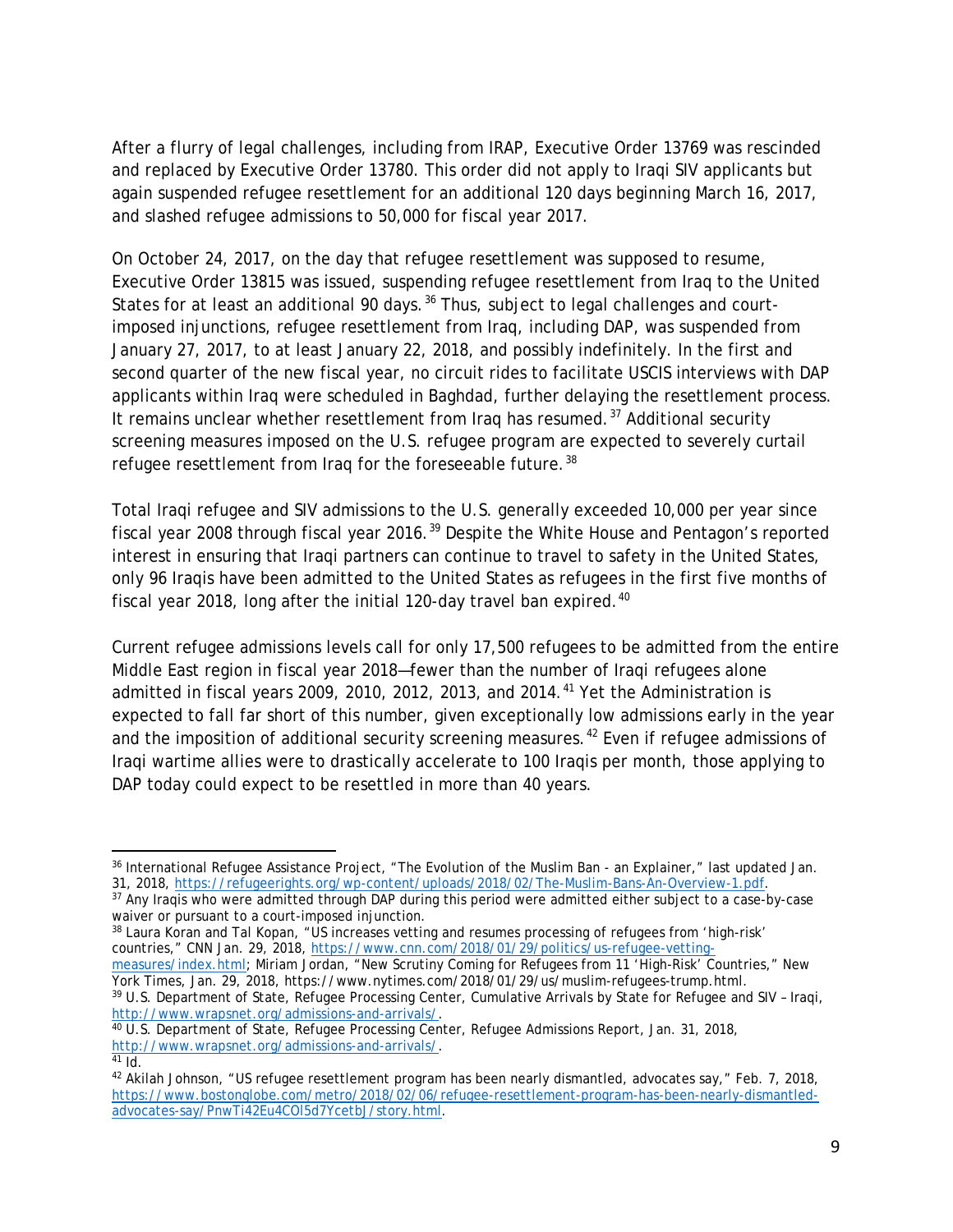In sum, DAP is plagued by a massive backlog of applicants, who face significant delays in the application process. These delays can be attributed to ISIS' march through Iraqi territory and decreased refugee processing capacity due to security concerns in Baghdad, which have been exacerbated by a yearlong ban on processing, decreased refugee admissions, and the implementation of even stricter security protocols due to President Trump's executive actions.

#### **Recommendation:**

The Administration should take urgent steps to facilitate the admission of Iraqi wartime partners through the Direct Access Program (DAP), including conducting regular circuit rides to the U.S. Embassy in Baghdad, allocating resources to facilitate security checks, and considering Iraqi wartime partners' need for resettlement in the annual ceiling for refugee admissions.

### **D. Bureaucratic Hurdles**

Iraqis in both the DAP and SIV programs have also faced delays and arbitrary denials due to bureaucratic red tape. IRAP has witnessed hundreds of instances of Iraqis and Afghans who are unable to move forward with their SIV and DAP applications because their former employers refuse to provide documentation of their service, their employing companies are now defunct, or the applicant's case is considered incomplete without the applicant being told what information is missing from the application.

Applicants to both the SIV and DAP programs are required to provide documentation of their service and, for SIV and some DAP applicants, proof that they were employed by entities receiving U.S. government funding. In the DAP, the International Organization for Migration (IOM) contracts with the Department of State to compile Iraqis' applications. Individual Iraqis are asked to provide human resources letters and evidence of contracts between their employers and the U.S. government. Naturally, this documentation is difficult or impossible to obtain, especially for former employees of now-defunct companies. As one would expect, employers did not generally provide their employees with copies of contracts between the company and the U.S. government. Additionally, the U.S. government did not require that contractors maintain records or provide the evidence required for SIV or DAP applications to employees, and major U.S. military contractors like Global Linguist Solutions have refused to provide former employees with such documentation.<sup>[43](#page-10-0)</sup>

Applicants are also asked to provide a personal recommendation letter from a U.S. citizen supervisor. Military supervisors' email addresses change frequently, making it difficult for

<span id="page-10-0"></span> $\overline{a}$ <sup>43</sup> Jacob Resneck, "Iraqi Translator for US Military Now Stuck in Greece," PRI, March 24, 2016, [https://www.pri.org/stories/2016-03-24/iraqi-translator-us-military-now-stuck-greece.](https://www.pri.org/stories/2016-03-24/iraqi-translator-us-military-now-stuck-greece)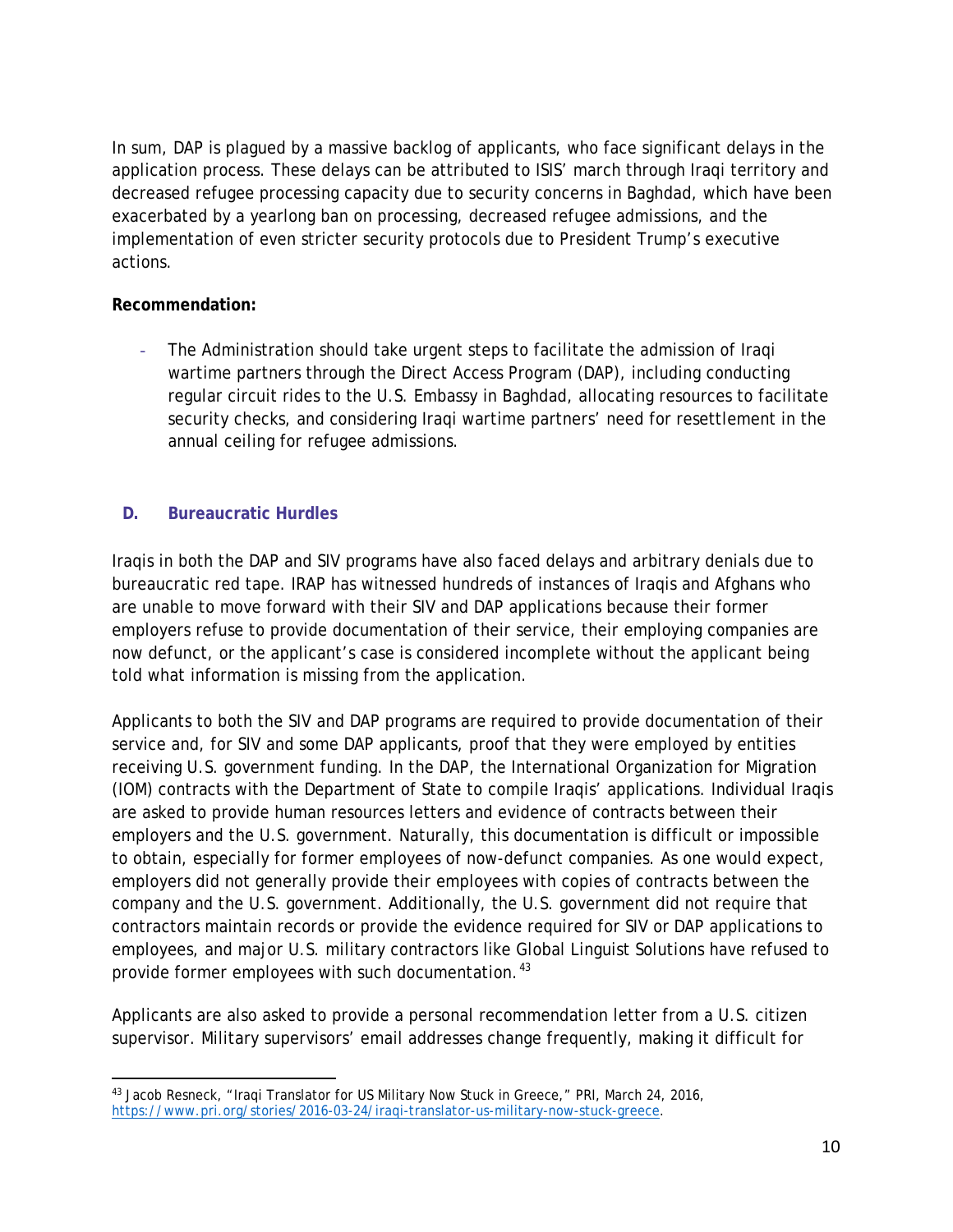Iraqi employees to maintain contact with their supervisors. Given the years-long delays in application processing, DAP applicants may be asked repeatedly to obtain contact information for U.S. government employees or former contractors whose contact information has changed. Note that Iraqi civilians are asked to provide the U.S. government with information that should be much easier to locate for U.S. government officials than Iraqi civilians, such as contracts signed by the U.S. government and the whereabouts of U.S. government employees.

Other applicants provide the required documentation when applying to DAP but nonetheless face extraordinary delays in their cases. IRAP has recorded dozens of instances of individuals who have provided documentation of their service to DAP but, after a year or much longer, IOM lists their files as incomplete or closes their applications without any communication as to what additional evidence they need to supply. At least one Iraqi interpreter, Omar, was killed while waiting for his DAP application to be processed. He was not informed by the Department of State that his application was incomplete – information that would have allowed his processing to continue if he had known to complete his file.<sup>[44](#page-11-0)</sup>

IRAP has documented several instances of individuals in which IOM closed their cases because their files were assessed as incomplete, but the applicants were not informed of what additional information would be needed to complete the applications. In one instance, an IRAP client, Samer, provided documents showing that he personally contracted with U.S. Armed Forces and also worked on behalf of U.S. contractors, and he provided letters of support and verification from several U.S. citizen supervisors. After more than two years of waiting, Samer was notified that his case was closed because his application was incomplete. His supervisors confirmed that they were never contacted, and Samer was not told what documentation was lacking from his file.

An IRAP client, Mahmoud, who applied to DAP in May 2016, provided evidence to IOM that he worked for a U.S. contractor. Under DAP guidelines, Mahmoud was required to provide a letter verifying his employment from his employer, but that company is now defunct. Mahmoud provided documentation from his employer and a letter from his former supervisor, a U.S. citizen soldier, verifying his work. More than one year later, IOM wrote to the applicant noting that he needed to provide a letter of verification from the company because he was "not a direct USG employee but an employee of a contractor." Even though a U.S. citizen soldier had confirmed his employment and valuable service, his application is considered incomplete because he cannot provide information from his former employer, a military contractor that no longer exists.[45](#page-11-1)

<span id="page-11-0"></span> $\overline{a}$ <sup>44</sup> Kirk Johnson, To Be a Friend is Fatal 283-96 (2013); see also State Department email on file, obtained by IRAP through FOIA request, confirming that Omar's file was incomplete but that the State Department had not adequately communicated to Omar which information was missing from his file.

<span id="page-11-1"></span><sup>45</sup> For a similar story, *see* Kathy Welsh, "Maloney Helps Local Veteran Secure Visa for his Iraqi Interpreter," Hudson Valley News Network, Dec. 14, 2014, [http://hudsonvalleynewsnetwork.com/2017/12/14/maloney-helps-local](http://hudsonvalleynewsnetwork.com/2017/12/14/maloney-helps-local-veteran-secure-visa-iraqi-interpreter/)[veteran-secure-visa-iraqi-interpreter/](http://hudsonvalleynewsnetwork.com/2017/12/14/maloney-helps-local-veteran-secure-visa-iraqi-interpreter/) (noting a U.S. military supervisor vouching for his interpreter who could not obtain documentation from a defunct military contractor).